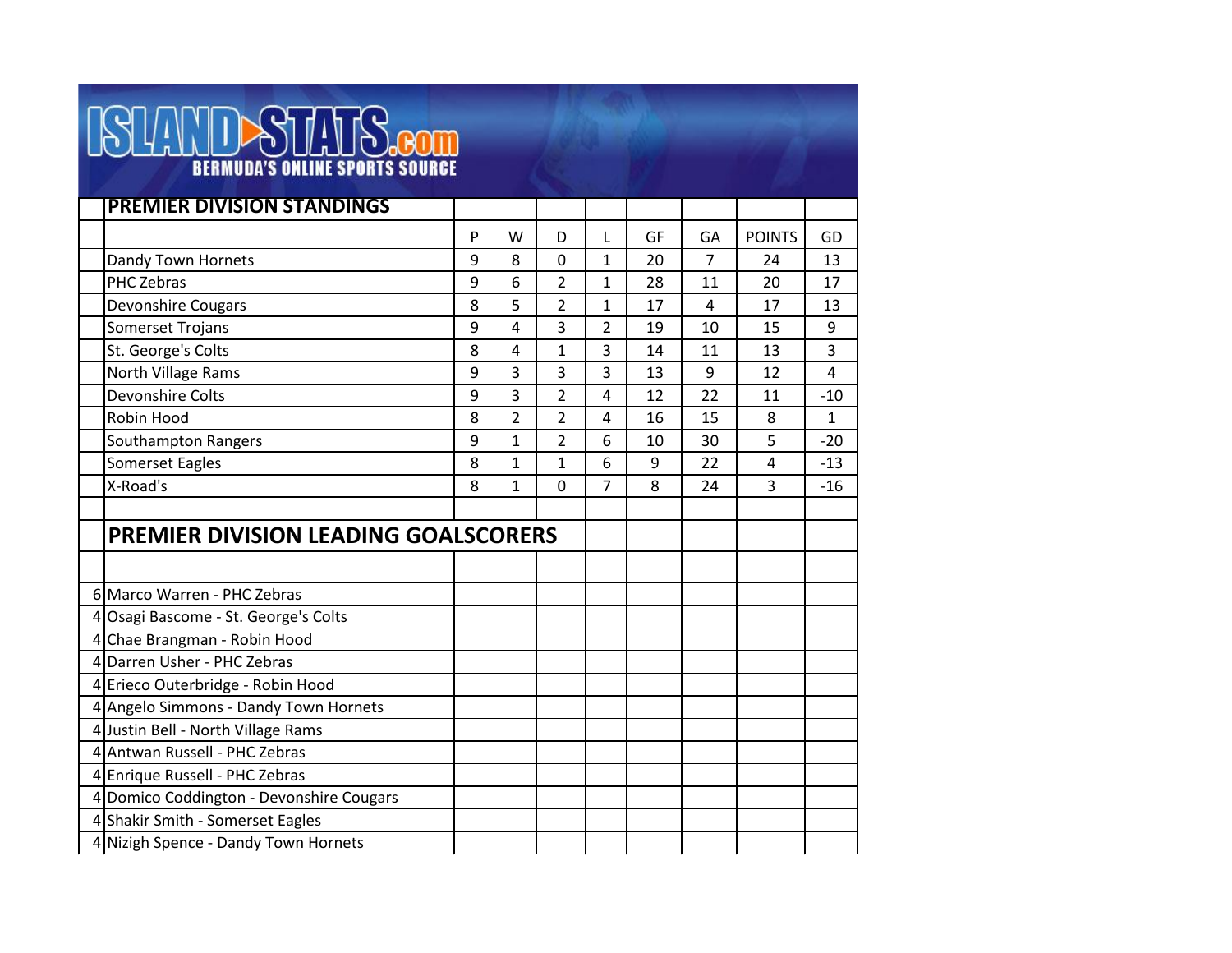| PREMIER DIVISION LEADING GOALSCORERS CONTINUE |  |  |  |  |  |
|-----------------------------------------------|--|--|--|--|--|
| 3 Donavan Thompson - X-Road's                 |  |  |  |  |  |
| 3 Elisha Darrell - Devonshire Cougars         |  |  |  |  |  |
| 3 Shaki Swan - Devonshire Colts               |  |  |  |  |  |
| 3 Ethan Fubler - Somerset Eagles              |  |  |  |  |  |
| 2 Tomiko Goater - Dandy Town Hornets          |  |  |  |  |  |
| 2 Jaden Ratteray-Smith - Somerset Trojans     |  |  |  |  |  |
| 2 Jaizel Smith-DeShields - North Village Rams |  |  |  |  |  |
| 2 Leo Burgess - Somerset Trojans              |  |  |  |  |  |
| 2 Che'kai Caisey - Devonshire Cougars         |  |  |  |  |  |
| 2 Damon Swan - Somerset Trojans               |  |  |  |  |  |
| 2 Jahni Bean - Southampton Rangers            |  |  |  |  |  |
| 2 Dion Stovell - Southampton Rangers          |  |  |  |  |  |
| 2 Jomei Bean-Lindo - Dandy Town Hornets       |  |  |  |  |  |
| 2 Travis Wilkinson - Southampton Rangers      |  |  |  |  |  |
| 2 Lashun Dill - St. George's Colts            |  |  |  |  |  |
| 2 Jeze Butterfield - Somerset Trojans         |  |  |  |  |  |
| 2 Cardel Henry - Southampton Rangers          |  |  |  |  |  |
| 2 Nathan Rego - Somerset Trojans              |  |  |  |  |  |
| 2 Brandon O'Conner - Devonshire Colts         |  |  |  |  |  |
| 2 Rai Simons - North Village Rams             |  |  |  |  |  |
| 2 Rayquan Woodley-Smith Somerset Eagles       |  |  |  |  |  |
| 1 Zuhri Burgess - Devonshire Colts            |  |  |  |  |  |
| 1 Quadir Maynard - Devonshire Cougars         |  |  |  |  |  |
| 1 Jayorie Fox - Devonshire Cougars            |  |  |  |  |  |
| 1 Oneko Lowe - Dandy Town Hornets             |  |  |  |  |  |
| 1 Kamali Davis - Dandy Town Hornets           |  |  |  |  |  |
| 1 Mathew Mello-Cann - Dandy Town Hornets      |  |  |  |  |  |
| 1 Jahcori Furbert - Somerset Trojans          |  |  |  |  |  |
| 1 Owen Botelho - North Village Rams           |  |  |  |  |  |
| 1 Keishon Bean - PHC Zebras                   |  |  |  |  |  |
| 1 Shakhai Trott - PHC Zebras                  |  |  |  |  |  |
| 1 De-Aun Lodge - PHC Zebras                   |  |  |  |  |  |
| 1 Jarizinho Bassett - St. George's Colts      |  |  |  |  |  |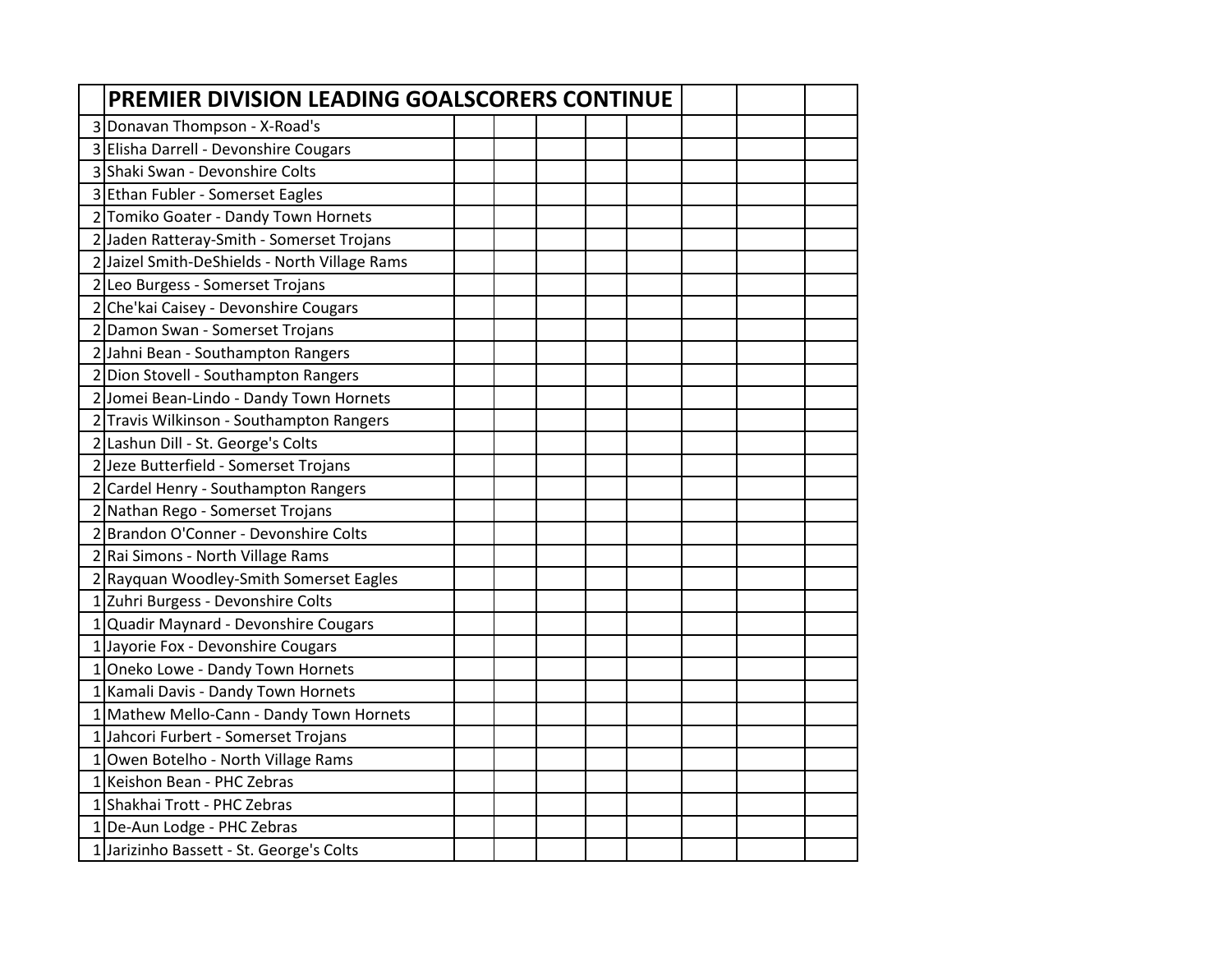| PREMIER DIVISION LEADING GOALSCORERS CONTINUE |  |  |  |  |
|-----------------------------------------------|--|--|--|--|
| 1 Lejuan Simmons - Devonshire Cougars         |  |  |  |  |
| 1 Kwame Naylor - Robin Hood                   |  |  |  |  |
| 1 Liam Evans - Robin Hood                     |  |  |  |  |
| 1 Chris Ricca - Robin Hood                    |  |  |  |  |
| 1 Cecoy Robinson - Dandy Town Hornets         |  |  |  |  |
| 1 Darin Scott - X-Road's                      |  |  |  |  |
| 1 Rico Beek - X-Road's                        |  |  |  |  |
| 1 Justin Corday - Somerset Trojans            |  |  |  |  |
| 1 Jibri Salaam - Devonshire Colts             |  |  |  |  |
| 1 Rahzir Smith-Jones - Devonshire Colts       |  |  |  |  |
| 1 Tyrell Burgess - St. George's Colts         |  |  |  |  |
| 1 Tymon Daniels - X-Roads                     |  |  |  |  |
| 1 Chris Caisey - Devonshire Cougars           |  |  |  |  |
| 1 Freeman Lema - Devonshire Colts             |  |  |  |  |
| 1 Julian Roser - Dandy Town Hornets           |  |  |  |  |
| 1 Dante Scraders - Dandy Town Hornets         |  |  |  |  |
| 1 Tavahn Tyrell - Somerset Trojans            |  |  |  |  |
| 1 Jelani Carlington - St. George's Colts      |  |  |  |  |
| 1 Shannon Burchall - Robin Hood               |  |  |  |  |
| 1 Andre Mussenden - Robin Hood                |  |  |  |  |
| 1 Jamin Lottimore - X-Road's                  |  |  |  |  |
| 1 Rakeem DeShields - PHC Zebras               |  |  |  |  |
| 1 Daniel Cook - Robin Hood                    |  |  |  |  |
| 1 Chermal Henry - Devonshire Colts            |  |  |  |  |
| 1 Azende Furbert - Dandy Town Hornets         |  |  |  |  |
| 1 Yuzaire Bean - Southampton Rangers          |  |  |  |  |
| 1 Makai Battersbee - Devonshire Cougars       |  |  |  |  |
| 1 Zakiyah Lee - PHC Zebras                    |  |  |  |  |
| 1 Jahnai Bean - Southampton Rangers           |  |  |  |  |
| 1 Kyler Knights - North Village Rams          |  |  |  |  |
| 1 Kurtis Minors - Devonshire Cougars          |  |  |  |  |
| 1 Llineiko Millett - Devonshire Cougars       |  |  |  |  |
| 1 Jahron Dickinson - St. George's Colts       |  |  |  |  |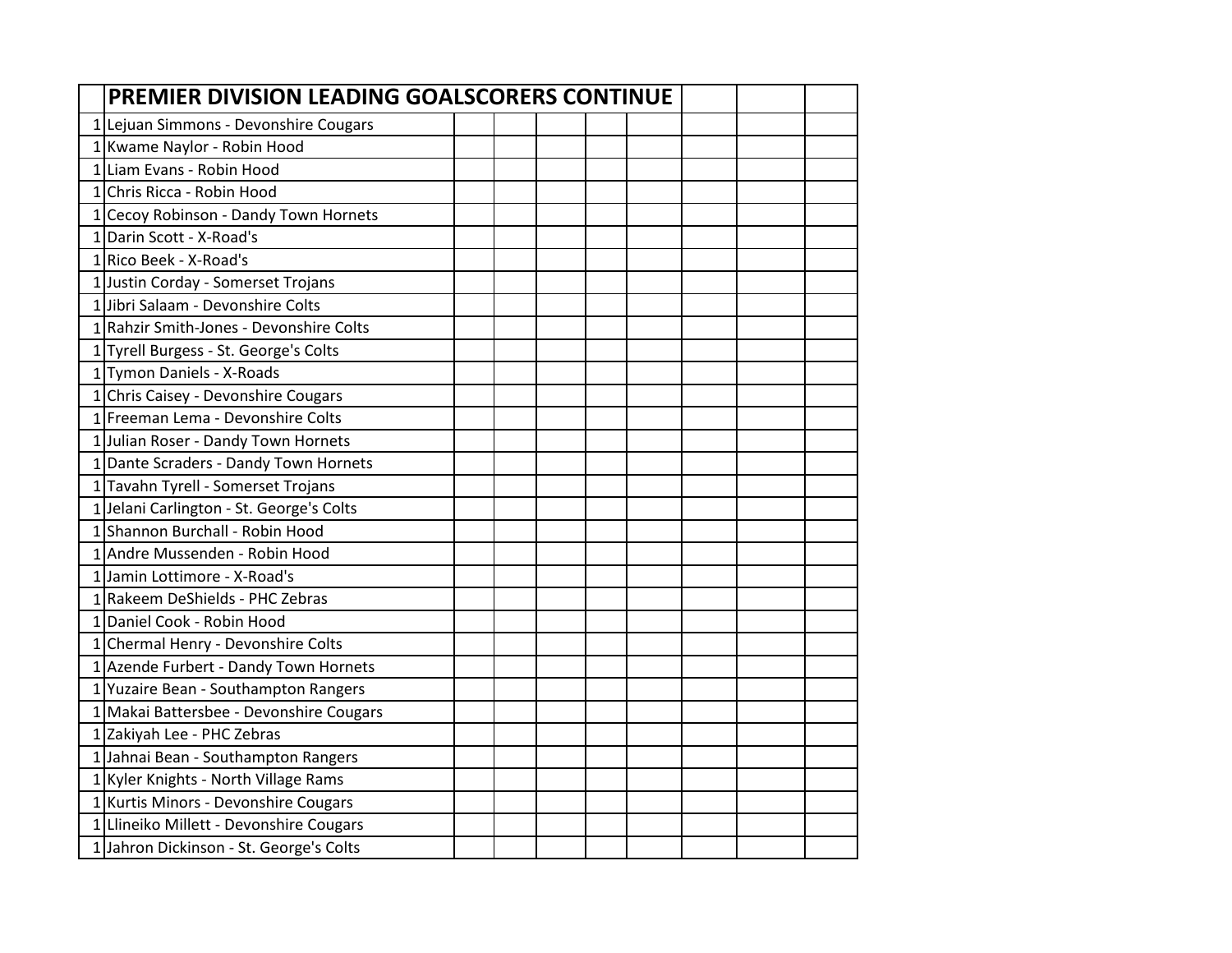| <b>PREMIER DIVISION LEADING GOALSCORERS CONTINUE</b> |  |  |  |  |  |
|------------------------------------------------------|--|--|--|--|--|
| Jaheim Iris - PHC Zebras                             |  |  |  |  |  |
| 1 Jahkeem Jennings - North Village Rams              |  |  |  |  |  |
| Damon Ming - Somerset Trojans                        |  |  |  |  |  |
| Zari Simmons - Devonshire Cougars                    |  |  |  |  |  |
| 1 Na'Eem Griffith - PHC Zebras                       |  |  |  |  |  |
| 1 David Signor - St. George's Colts                  |  |  |  |  |  |
| 1 Tre McCallan - St. George's Colts                  |  |  |  |  |  |
| Terrance Webb - Dandy Town Hornets                   |  |  |  |  |  |
| Dante Leverock - Robin Hood                          |  |  |  |  |  |
| Jaquari Paynter - Devonshire Colts                   |  |  |  |  |  |
|                                                      |  |  |  |  |  |
|                                                      |  |  |  |  |  |



| <b>FIRST DIVISION STANDINGS</b> |   |                |               |                |           |           |               |       |
|---------------------------------|---|----------------|---------------|----------------|-----------|-----------|---------------|-------|
|                                 | P | W              | D             |                | <b>GF</b> | <b>GA</b> | <b>POINTS</b> | GD    |
| Hamilton Parish                 | 7 | 7              | 0             | 0              | 28        | 5         | 21            | 23    |
| <b>BAA</b>                      | 6 | 4              | 1             | $\mathbf{1}$   | 17        | 8         | 13            | 9     |
| Young Men Social Club           | 7 | 4              | 1             | $\overline{2}$ | 21        | 12        | 13            | 9     |
| <b>Boulevard Blazers</b>        | 7 | 4              | 1             | $\overline{2}$ | 14        | 8         | 13            | 6     |
| St. David's                     | 7 | 3              | $\Omega$      | 4              | 6         | 15        | 9             | -9    |
| Wolves                          | 6 | $\overline{2}$ | $\mathcal{P}$ | $\mathcal{P}$  | 9         | 10        | 8             | $-1$  |
| <b>Ireland Rangers</b>          | 8 | $\mathbf{1}$   | 3             | 4              | 10        | 18        | 6             | -8    |
| Vasco                           | 7 | 0              | 3             | 4              | 7         | 16        | 3             | -9    |
| Paget Lions                     | 7 | 0              | 1             | 6              | 6         | 26        | 1             | $-20$ |
|                                 |   |                |               |                |           |           |               |       |
|                                 |   |                |               |                |           |           |               |       |
|                                 |   |                |               |                |           |           |               |       |
|                                 |   |                |               |                |           |           |               |       |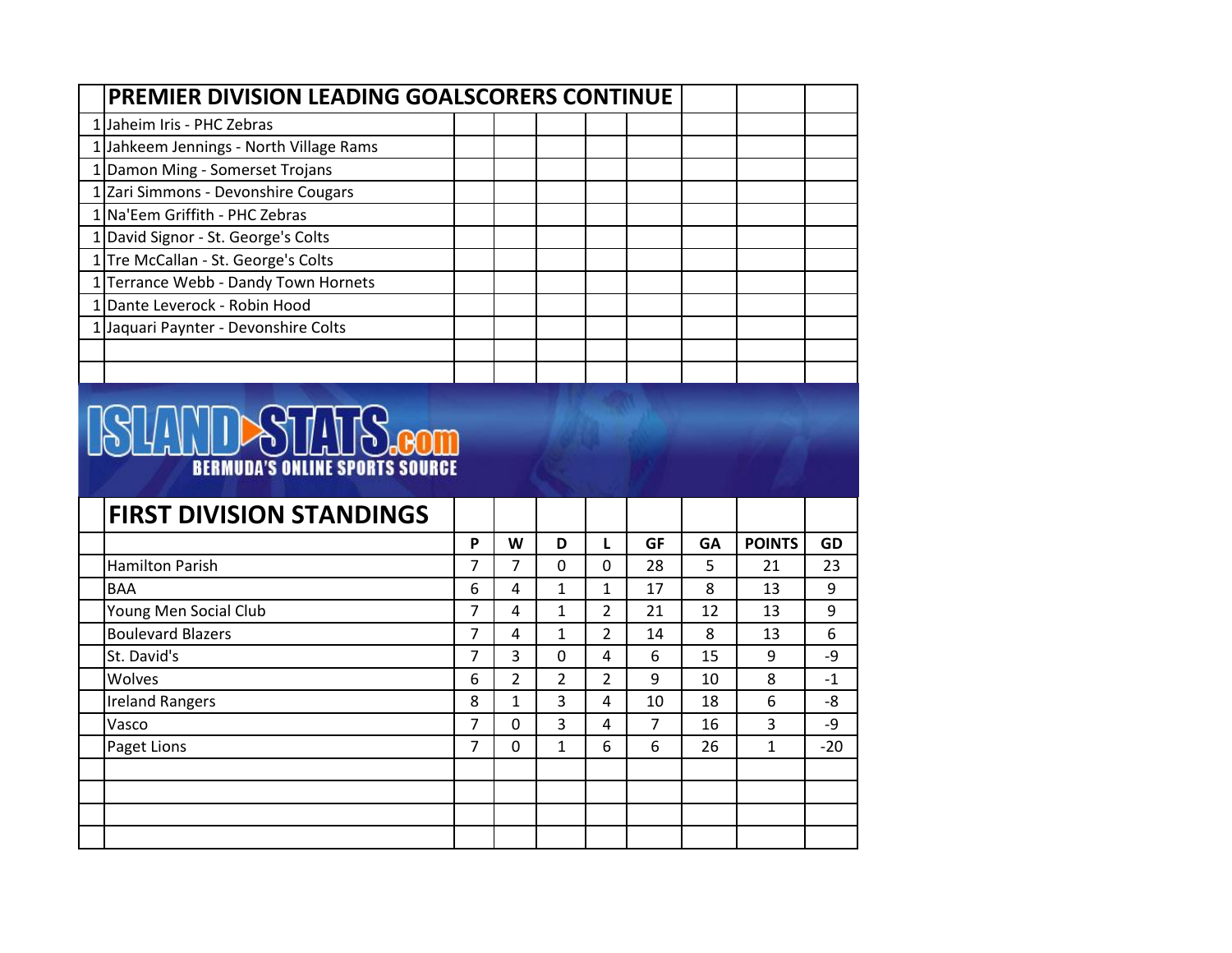| <b>FIRST DIVISION LEADING GOALSCORERS</b> |  |  |  |  |
|-------------------------------------------|--|--|--|--|
|                                           |  |  |  |  |
| 8 Jordan Outerbridge - Hamilton Parish    |  |  |  |  |
| 8 Ryan Parris - Social Club               |  |  |  |  |
| 6 Ian Coke - Boulevard Blazers            |  |  |  |  |
| 5 Macquille Walker - Hamilton Parish      |  |  |  |  |
| 4 Tahjae Welch - Hamilton Parish          |  |  |  |  |
| 4 Clay Darrell - Social Club              |  |  |  |  |
| 4 Kyle Brangman - Wolves                  |  |  |  |  |
| 3 Shakeem Albouy - Hamilton Parish        |  |  |  |  |
| 3 Jomeko Mallory - Social Club            |  |  |  |  |
| 3 Deniche Hill - Hamilton Parish          |  |  |  |  |
| 3 Caleb McDowall - BAA                    |  |  |  |  |
| 2 Sergio Richardson - Wolves              |  |  |  |  |
| 2 Chakote Basden - Ireland Rangers        |  |  |  |  |
| 2 Patrick Quinn - BAA                     |  |  |  |  |
| 2 Jahmir Lewis-Trott - Social Club        |  |  |  |  |
| 2 Cole Summers - BAA                      |  |  |  |  |
| 2 Shaun Brown - Vasco                     |  |  |  |  |
| 2 Curtis DeMarlo - Paget Lions            |  |  |  |  |
| 2 Ryan Smith - Vasco                      |  |  |  |  |
| 2 Tekeyi Walker - Boulevard Blazers       |  |  |  |  |
| 2 Zico Lambert - Ireland Rangers          |  |  |  |  |
| 2 Jason Lee - Wolves                      |  |  |  |  |
| 2 Iyuan Smith - St. David's               |  |  |  |  |
| 2 Omari Darrell - Paget Lions             |  |  |  |  |
| 2 Jalen Commissiong - BAA                 |  |  |  |  |
| 2 Brazil Robinson - BAA                   |  |  |  |  |
| 2 Shakii Pearman - Social Club            |  |  |  |  |
| 2 Riley Robinson - BAA                    |  |  |  |  |
| 2 Johnathan Bean - Ireland Rangers        |  |  |  |  |
| 1 Kyle Godfrey - Vasco                    |  |  |  |  |
| 1 Nazeem Augustus - Boulevard Blazers     |  |  |  |  |
| 1 l'yuan Smith - St. David's              |  |  |  |  |